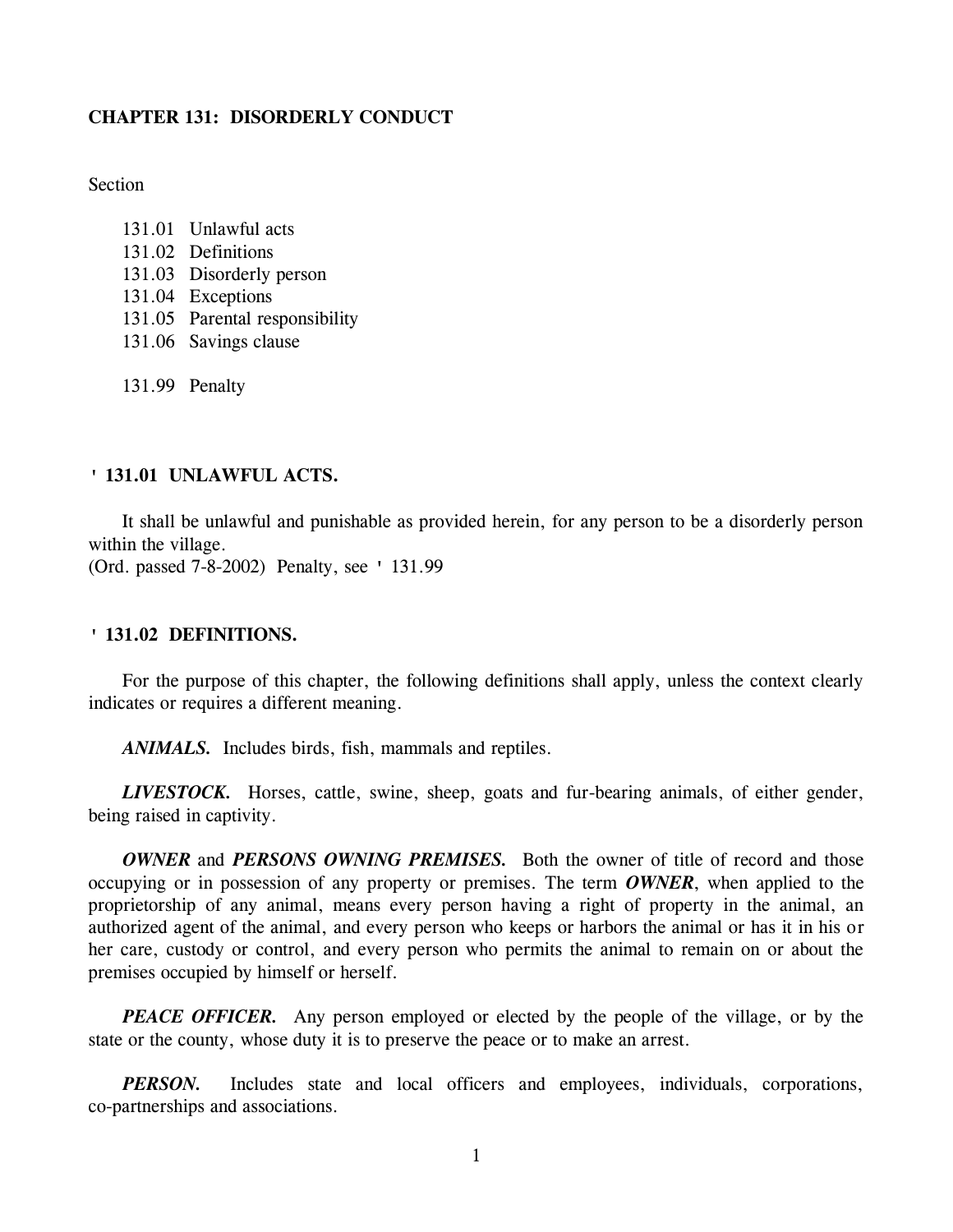*POULTRY*. All domestic fowl, ornamental birds and game birds possessed or being reared under the authority of a breeder=s license pursuant to part 427 (breeders and dealers) of the Natural Resources and Environmental Protection Act, Act No. 451 of the Public Acts of 1994, being M.C.L.A. '' 324.42701 to 324.42714.

*PUBLIC PLACE.* Any street, alley, sidewalk, park, public building, any place of business open to or frequented by the public, and any other place which is visible or accessible to the public.

*VILLAGE.* The Village of Parma. (Ord. passed 7-8-2002)

#### **' 131.03 DISORDERLY PERSON.**

A person is a disorderly person if the person is any of the following, or the person aids or abets another to do a like act, or engage in any practice so as to be:

(A) A person who is intoxicated in a public place;

(B) A person who disturbs the public peace and quiet by engaging in a disturbance, fight, quarrel or altercation in a public place;

(C) A person who obstructs, resists, impedes, hinders or opposes a peace officer in the discharge of his or her official duties;

(D) A person who furnished a peace officer with a false, forged, fictitious or misleading, verbal or written, information identifying the person as another person, if the person is detained for investigation of a violation of a statute or village ordinance, or temporarily detained for the purpose of issuance of a civil infraction citation;

(E) A person who summons, as a joke or prank or otherwise, without any good reason therefor, by telephone or otherwise, the Police or Fire Department or any public or private ambulance to go to any address where the service called for is not needed;

(F) A person who makes a false report, by telephone or otherwise, to any public official which may reasonably be expected to cause the evacuation or closing of a building or place open to the public, or who knowingly makes a false statement or report to a peace officer;

(G) A person who is engaged in indecent or obscene conduct in a public place, including but not limited to the exhibition or exposure of his or her genitalia or buttocks;

(H) A person who urinates, or defecates in a public place;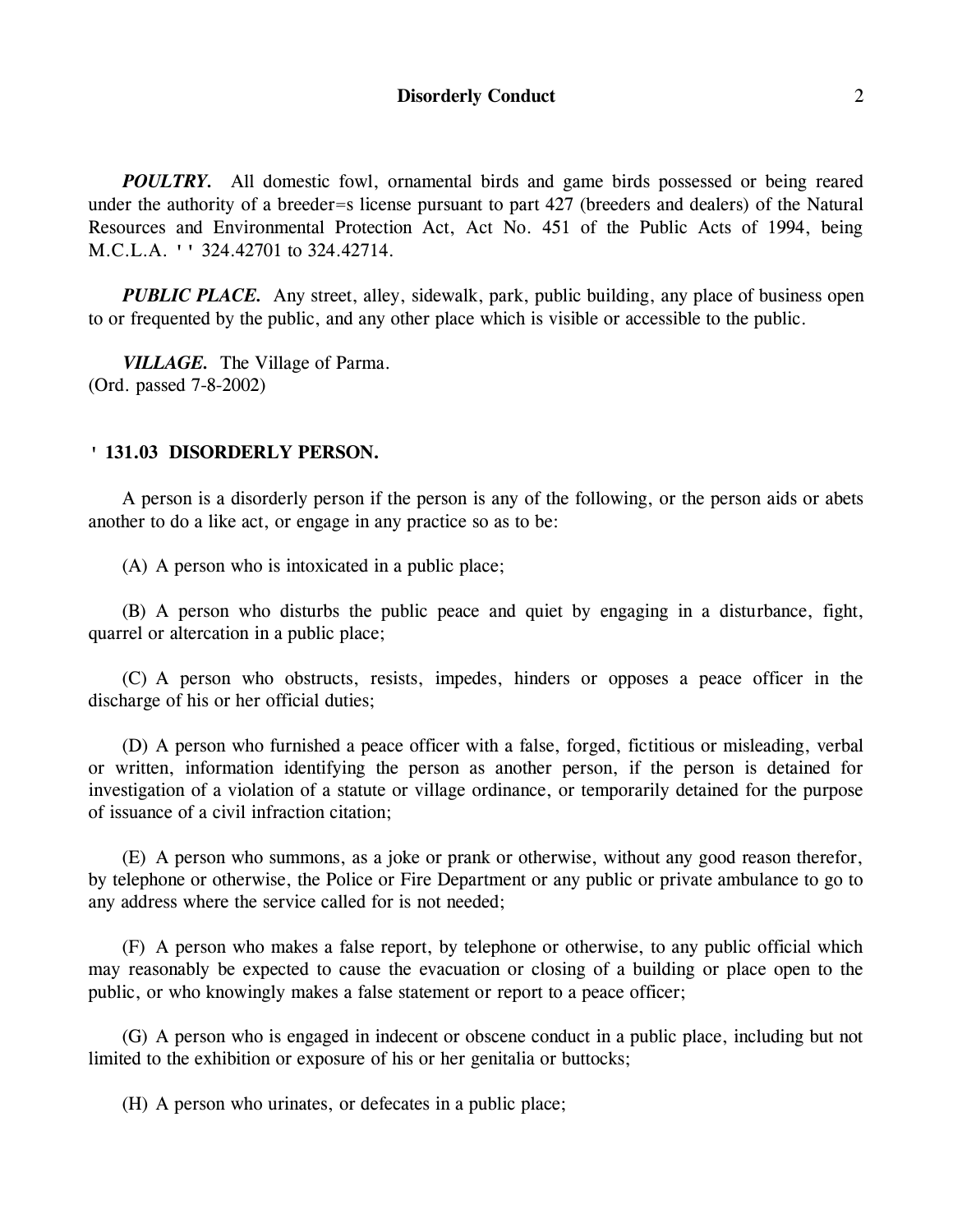(I) A person who spits or expectorates on, at or toward another person;

(J) A person who, without permission, peeps or peers into the windows of any inhabited place that he or she does not own or occupy;

(K) A person who prowls about any alley or the private premises of another person in the night time, without authority or the permission of the owner of the premises;

(L) A vagrant;

(M) A person who knowingly attends, frequents, operates or loiters in or about a place where gambling, the illegal sale of intoxicating liquor, controlled substances or any other illegal business or occupation is permitted or conducted;

(N) A person who maintains a gaming room, gaming table or any policy or pool tickets, used for gaming; knowingly allows a gaming table, or any policy or pool tickets to be kept, maintained, played or sold on any premises occupied or controlled by him or her except as permitted by law; conducts or attends any cock fight or dog fight; or places, receives or transmits any bet on the outcome of any race, contest or game of any kind whatsoever;

(O) A person who loiters, loafs, wanders, stands or remains idle in a public place so as to:

(1) Obstruct a public street, highway, sidewalk, place or building by hindering, impeding or threatening to hinder or impede the free and uninterrupted passage of vehicles, traffic or pedestrians therein or thereon; or

(2) Obstruct or interfere with the free and uninterrupted use of property or business lawfully conducted by anyone in, upon, facing or fronting any such public street, highway, sidewalk, place or building so as to prevent the free and uninterrupted ingress or egress thereto or therefrom; and

(3) Who refuses or fails to forthwith obey an order by a peace officer to cease the conduct and to move and disperse.

(P) A person who willfully enters the lands or premises of another without lawful authority after having been forbidden to do so by the owner or occupant, agent or servant of the owner or occupant;

(Q) A person who willfully enters the lands or premises of another and who neglects or refuses to depart from the land or premises of another after being notified by the owner or occupant, agent or servant of the owner or occupant to depart therefrom;

(R) A person who knowingly sells, gives or furnishes alcoholic beverages, beer, liquor or spirits to any person under the age of 21 years or to any drunken, intoxicated or disorderly person;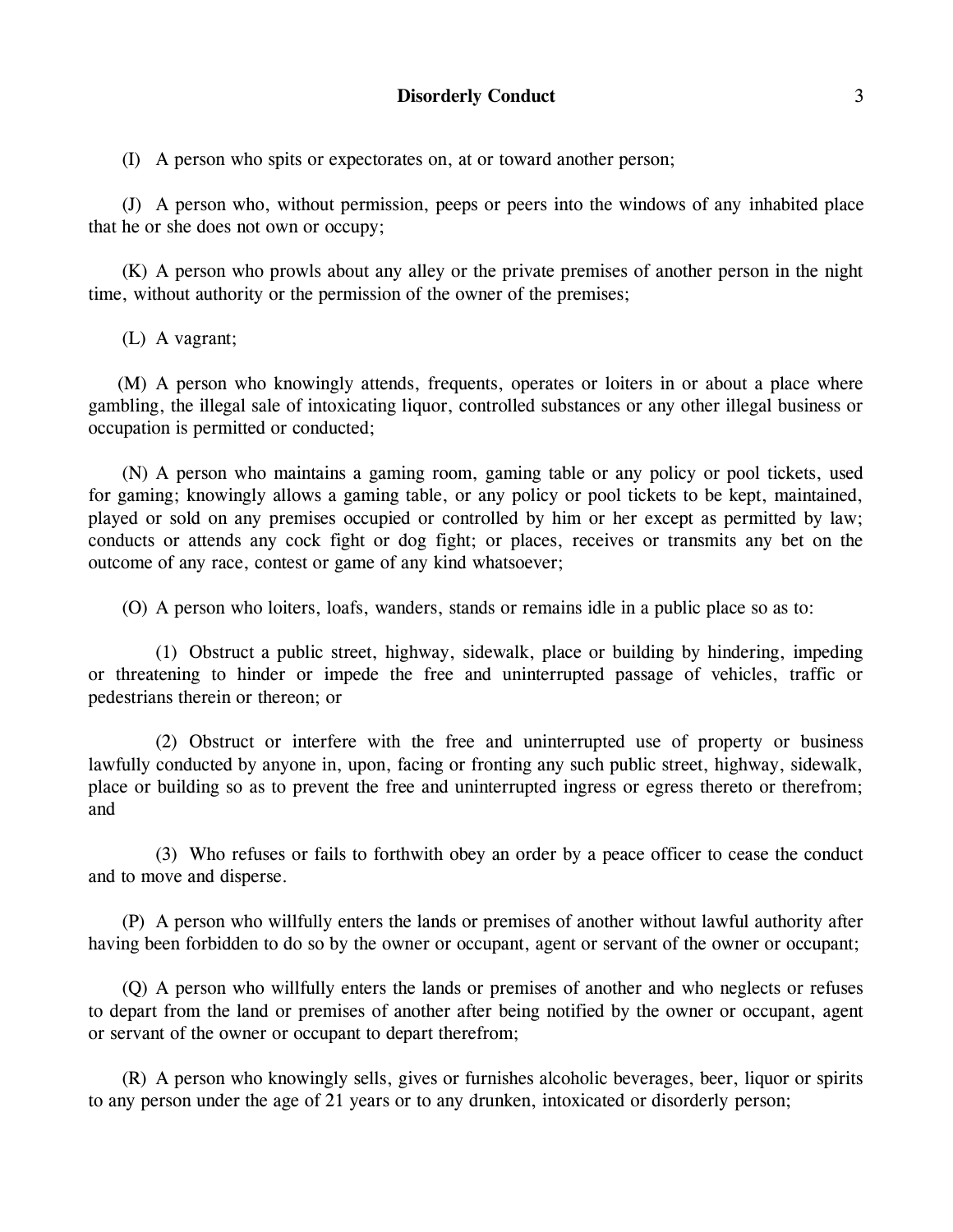#### **Disorderly Conduct** 4

(S) A person who possesses any open intoxicant or consumes any alcoholic beverages, beer, liquor or spirits while in or upon a public street, sidewalk or non-licensed public place;

(T) A person who is under the age of 18 years of age and possesses or smokes cigarettes, or cigars; or possesses or chews, sucks or inhales chewing tobacco or tobacco snuff; or possesses or uses tobacco in any other form, on a public highway, street, alley, park or other lands used for public purposes or in a public place of business or amusement, or in any public, private or parochial school building or surrounding school grounds, whether public, private or parochial, in the village;

(U) A person who sells, gives or furnishes any cigarette, cigar, chewing tobacco, tobacco snuff or tobacco in any form to person under 18 years of age;

(V) A person who is found jostling, shoving, pushing or roughly crowding people without permission in a public place;

(W) A person who makes or continues any loud noise which annoys disturbs, injures or endangers the comfort, repose, health, peace or safety of others within the limits of the township, including but not limited to:

(1) Sounding any horn, or signal device on any automobile, motorcycle, bus, streetcar or other vehicle for reason other than as a signal in response to an imminent danger and implemented as an immediate safety measure, for an unnecessary and unreasonable duration, or unreasonably loud or harsh;

(2) Playing or amplifying any radio, phonograph, stereo, tape or disc player, or musical instrument in a manner or with volume so as to annoy or disturb the quiet, comfort or repose of persons in any place of business, or any dwelling, hotel or other type of residence, or of any persons in the immediate vicinity;

(3) Yelling, shouting, hooting, whistling or singing on a public street or sidewalk at any time or place, including private property, so as to annoy or disturb the quiet, comfort or repose of any persons in any place of business, or any dwelling, hotel or other type of residence, or of any persons in the immediate vicinity;

(4) Keeping any animal or bird which causes frequent or loud continued noise that disturbs the comfort or repose of any person in the vicinity;

(5) Blowing any whistle or siren, except as a warning of danger or upon request and authority of proper village authorities;

(6) Discharging the exhaust of any steam engine, stationary internal combustion engine, motor boat or motor vehicle into a the open air, except through a muffler or other device which will effectively prevent loud or explosive noises therefrom;

(7) Intentionally squealing the tires of any motor vehicle;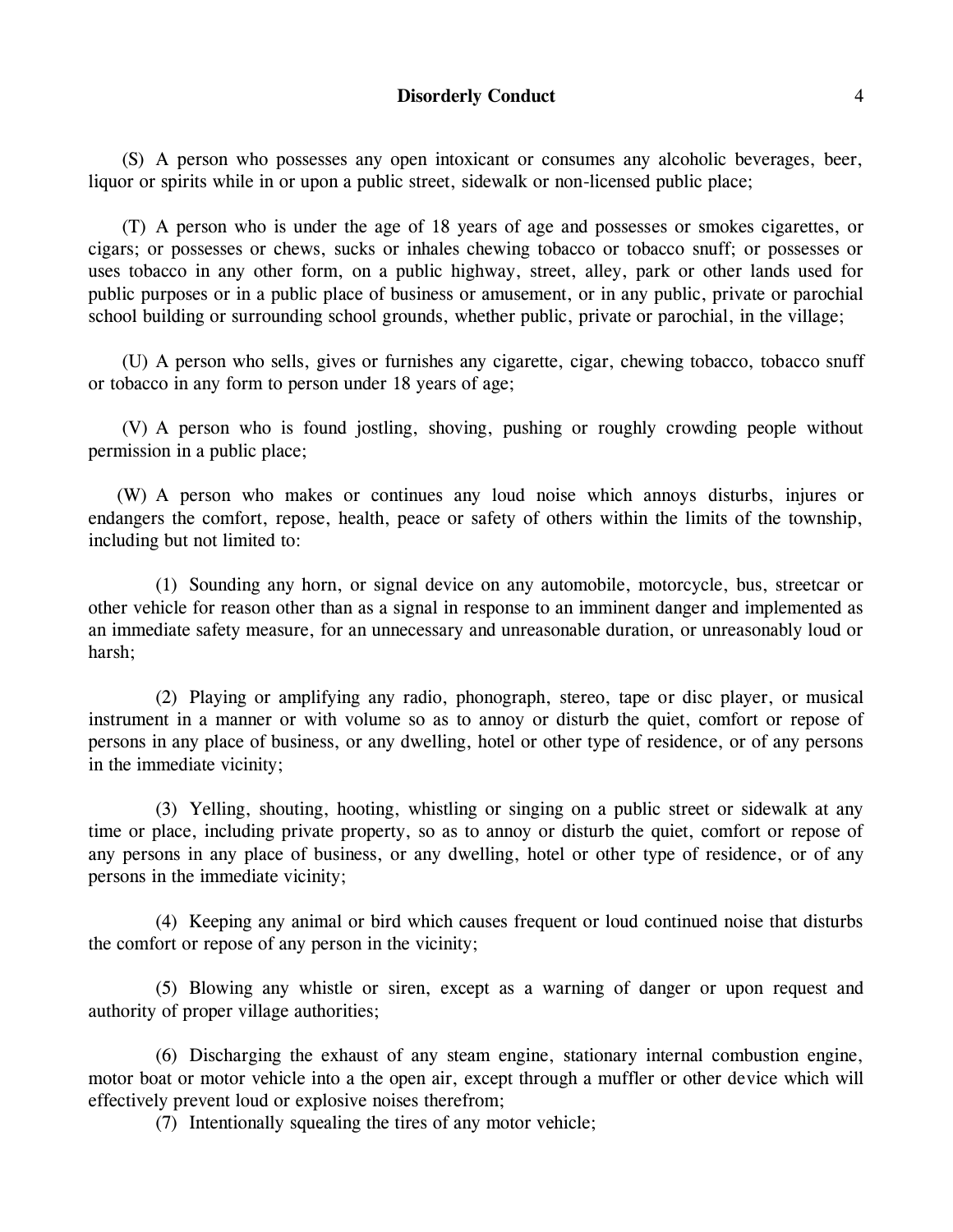(8) Erecting, excavating, demolishing, altering or repairing any building, or excavating streets and highways, other than between the hours of 7:00 a.m. and 10:00 p.m.;

(9) Creating loud and excessive noises in connection with the loading or unloading of any vehicle, or the opening and destruction of bales, boxes, crates and containers;

(10) And creating noise with any drum, loudspeaker or other instrument or device to attract attention to any performance, show or sale or display of merchandise.

(X) A person who disables or attempts to disable, in whole or in part, any motor vehicle owned or operated by another person, by any means, including but not limited to deflating tires attached to the motor vehicle, or placing a foreign substance in the motor vehicle=s fuel tank;

(Y) A person who throws or propels any snowball, rock, missile or object from any moving vehicle;

(Z) A person who enters any enclosed or unenclosed vegetable garden, flower garden, orchard or farm located within the village without the consent of the owner or tenant, and who cuts down, injures, damages, destroys, eats, digs up or carries away any portion of the garden or orchard, including any growing thing, crop, tree, timber, grass, seed, soil, fertilizer, water supply, tool, implement, fence or other protective device or any other thing used for the development, cultivation, maintenance and use of the aforesaid gardens, orchards or farm;

(AA) A person who maliciously telephones any other person for the purpose of harassing, molesting, threatening, intimidating or annoying the other person or his or her family, whether or not conversation ensues;

(BB) Any person, 17 years of age or older, who shall accost, solicit or invite another in any public place, or in or from any building or vehicle, by word, gesture or any other means, to commit prostitution or to do any other lewd or immoral act;

(CC) A person who invites, entices, coaxes, persuades or induces by threat, promise or false statement, any minor child under the age of 17 years to enter any motor vehicle or conveyance, or private property or place, except where the parent or guardian of that child has given that person express consent; this section shall not prohibit school personnel, peace officers or public health or social worker personnel from carrying out the normal duties of their employment;

(DD) A person who carries a knife having a blade of three inches in length or more, whether in a sheath or not, in a public place;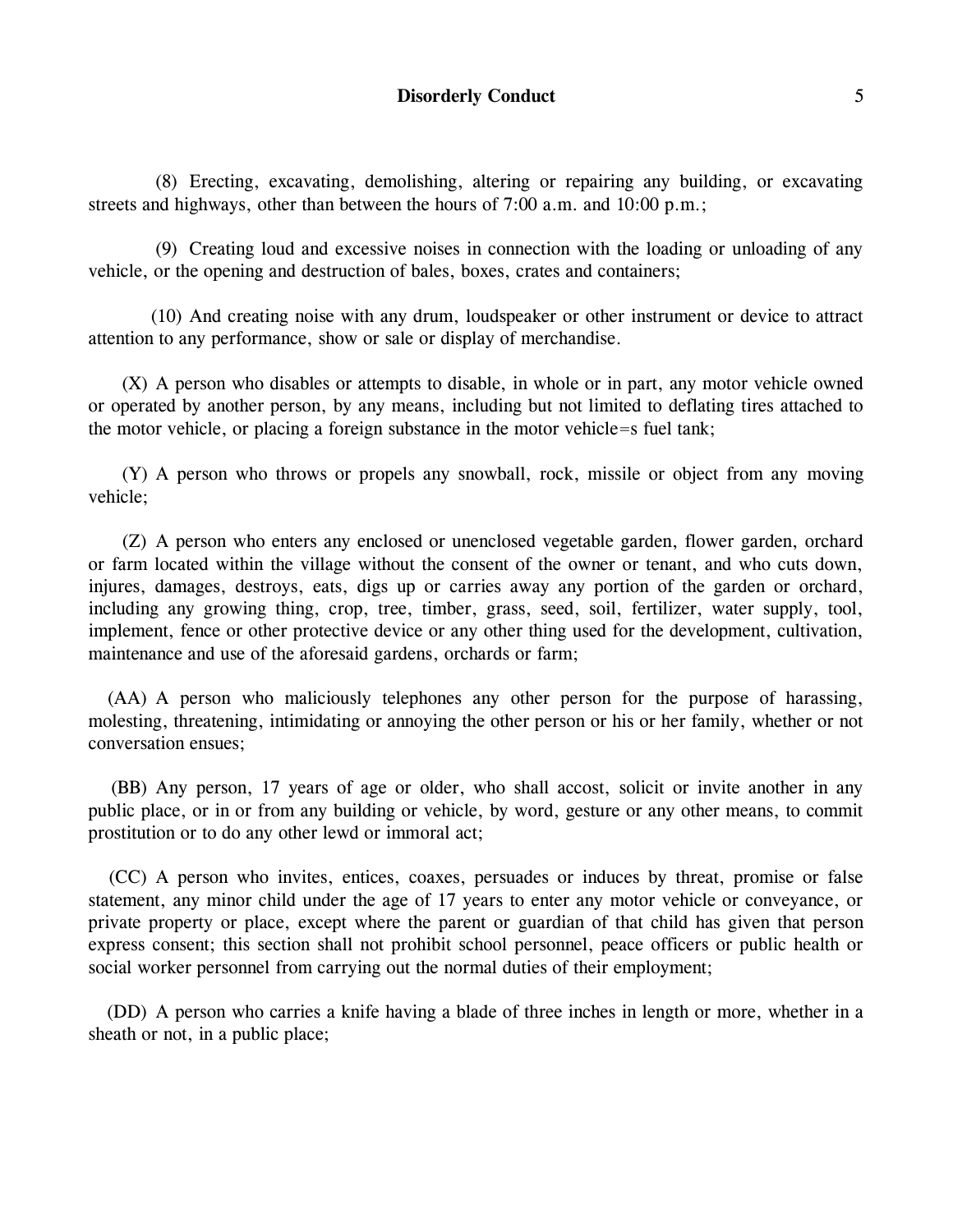(EE) A person who carries any firearm, air rifle bow and arrow, slingshot, crossbow or other dangerous weapon in any public place, subject to the following exceptions:

(1) When it is in a case and is not loaded;

(2) When a bow or crossbow is unstrung or encased, or when it is being carried under the direct supervision of authorized public recreational personnel; or

(3) Where and as otherwise permitted by state law.

(FF) A person who:

(1) Owns any animal and who permits the animal to run at large, except, however, that a dog engaged in hunting need not be leashed when under the reasonable control of its owner;

(2) Owns any dog of any age, licensed or unlicenced, wearing a collar or not wearing a collar, except a leader dog for a disabled person accompanied by its owner, and who permits the dog to be within the confines of any public park when the park, by appropriate designation at its entrance, prohibits dogs;

(3) Owns any dog at any time, licensed or unlicenced, which destroys property, real or personal, or trespasses in a damaging way on property of persons other than the owner;

(4) Owns any dog, cat, livestock, poultry or other animal at any time, license or unlicenced, which attacks or bites a person;

(5) Owns any dog which shows vicious habits, including but not limited to charging, snarling, growling and the like, when the persons are lawfully on a public highway, right-of-way or adjacent property;

(6) Owns, keeps, houses, tethers or otherwise possesses or maintains any animal in a way or manner or in a location whereby noises emanating from the animal, including but not limited to loud and frequent barking, howling or yelping, shall cause a disturbance or otherwise disrupts the peace, quiet and tranquility of persons within the limits of the township, is a nuisance in the neighborhood in which the animal is kept, possessed or harbored. This section shall not apply to kennels lawfully operating within the township, except upon evidence of mistreatment of animals situated therein;

(7) Owns any livestock or poultry which is kept, possessed or harbored within the boundaries of any nonagricultural area within the village;

(8) Owns any dog or other animal which is not confined upon the premises of the owner between sunset or sunrise of the following day, except when the dog or other animal is otherwise under the reasonable control of the owner;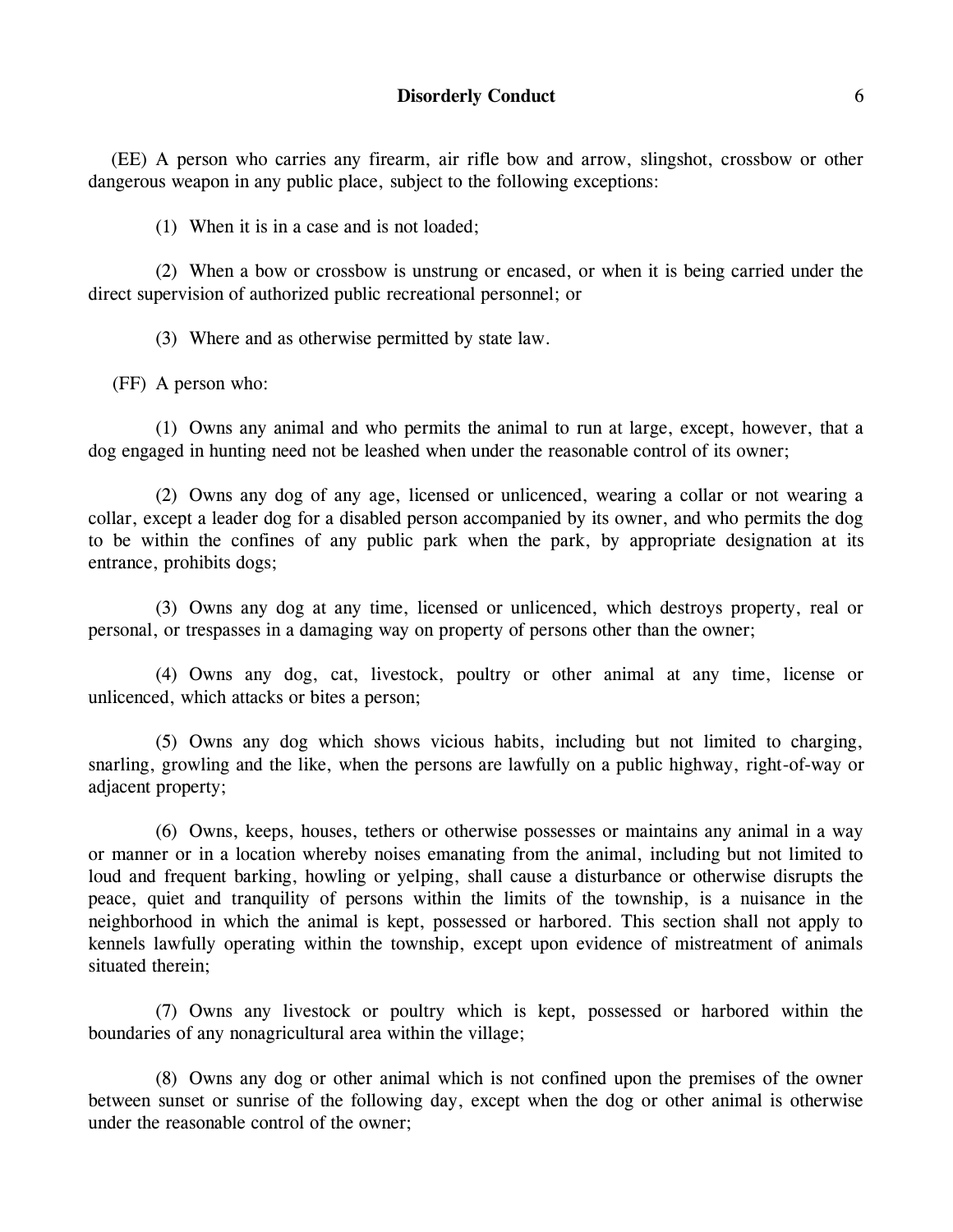## **Disorderly Conduct** 7

(9) Removes a collar or a tag from any dog or any other animal without the permission of its owner, or decoys or entices any dog or other animal out of an enclosed or off the property of its owner, or seizes, molests or teases any dog or other animal while held or led by any person or while on the property of its owner; and/or

(10) A person who intentionally and maliciously kills, injures or maims any animal, livestock or poultry owned by another person. However, any person may kill any dog or other animal which he or she sees in the act of or actually attacking or wounding any person, livestock, poultry or other animal, and there shall be no liability on the person in damages or otherwise for the killing. In no event shall the provisions of this division exonerate a person from compliance with the criminal laws of this state, including by way of example, the safe discharge of firearms.

(GG) A person who fires, discharges, displays, sells or possesses any of the following:

(1) Firecrackers, torpedoes, skyrockets, roman candles, bottle rockets, whistling chasers, rockets on sticks or other fireworks of like construction containing more than 0.25 grams of explosive mixture; and/or

(2) Fireworks containing an explosive or flammable compound or a tablet or other device commonly used and sold as fireworks containing, nitrates, fulminates, chlorates, oxalates, sulphides, of lead, barium, antimony, arsenic, mercury, nitroglycerine, phosphorous or a compound containing these or other modern explosives.

(Ord. passed 7-8-2002) Penalty, see ' 131.99

#### **' 131.04 EXCEPTIONS.**

(A) None of the terms or prohibitions hereof shall apply to or be enforced against the operation of any vehicle of the village while engaged upon necessary business.

(B) Excavation or repairs of bridges, streets, highways or water mains by or on behalf of the township or the state during the night when the public welfare and convenience renders it impossible to perform the work during the day. (Ord. passed 7-8-2002)

#### **' 131.05 PARENTAL RESPONSIBILITY.**

No parent, guardian or other person having charge, guardianship, custody or control of any minor under the age of 17 years shall encourage, knowingly permit or by inefficient control allow the minor to violate any provision of this chapter. Proof that the minor was convicted of violating this chapter shall be prima facie evidence that the minor=s parent or guardian allowed or encouraged the minor to violate the section.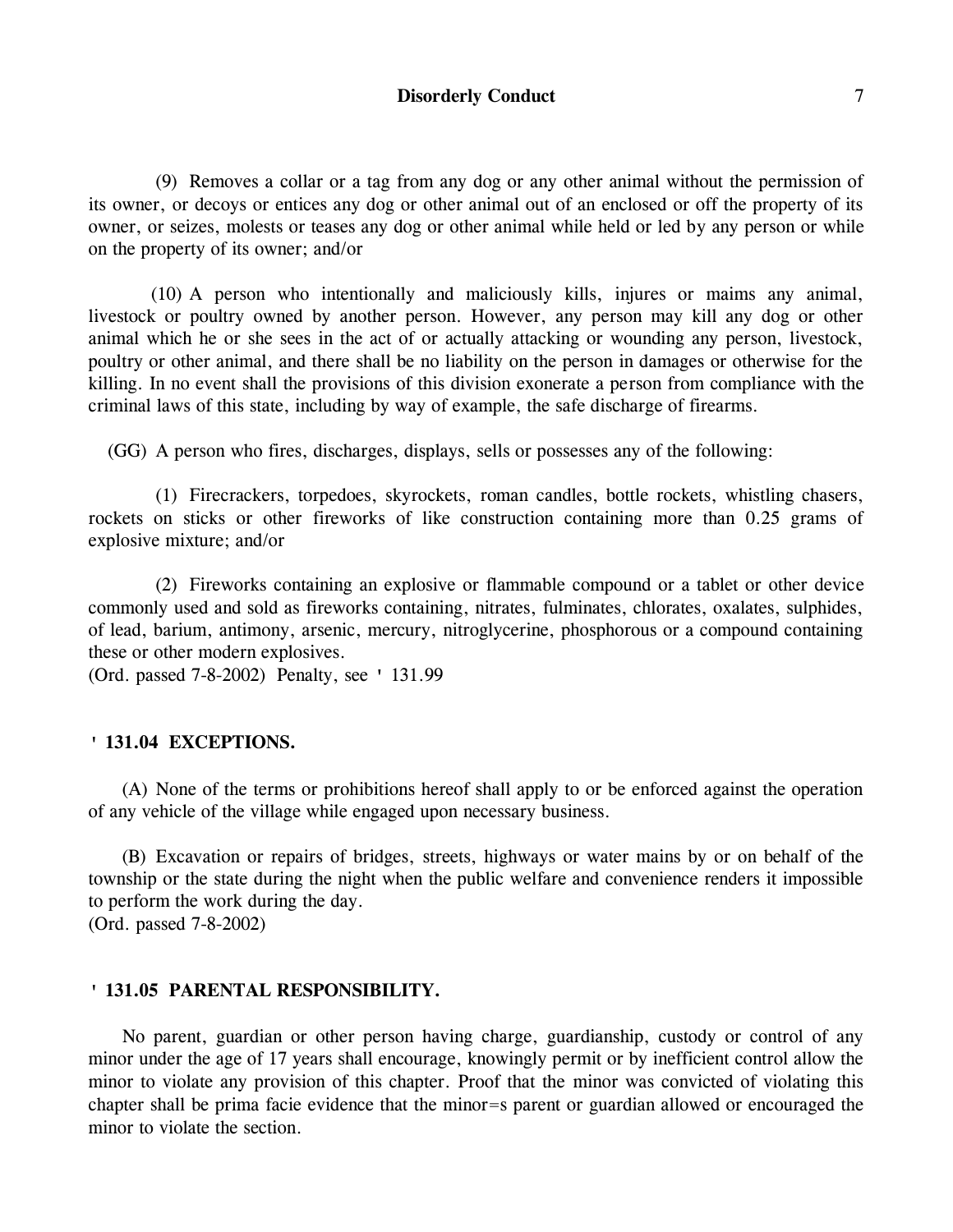(Ord. passed 7-8-2002) Penalty, see ' 131.99